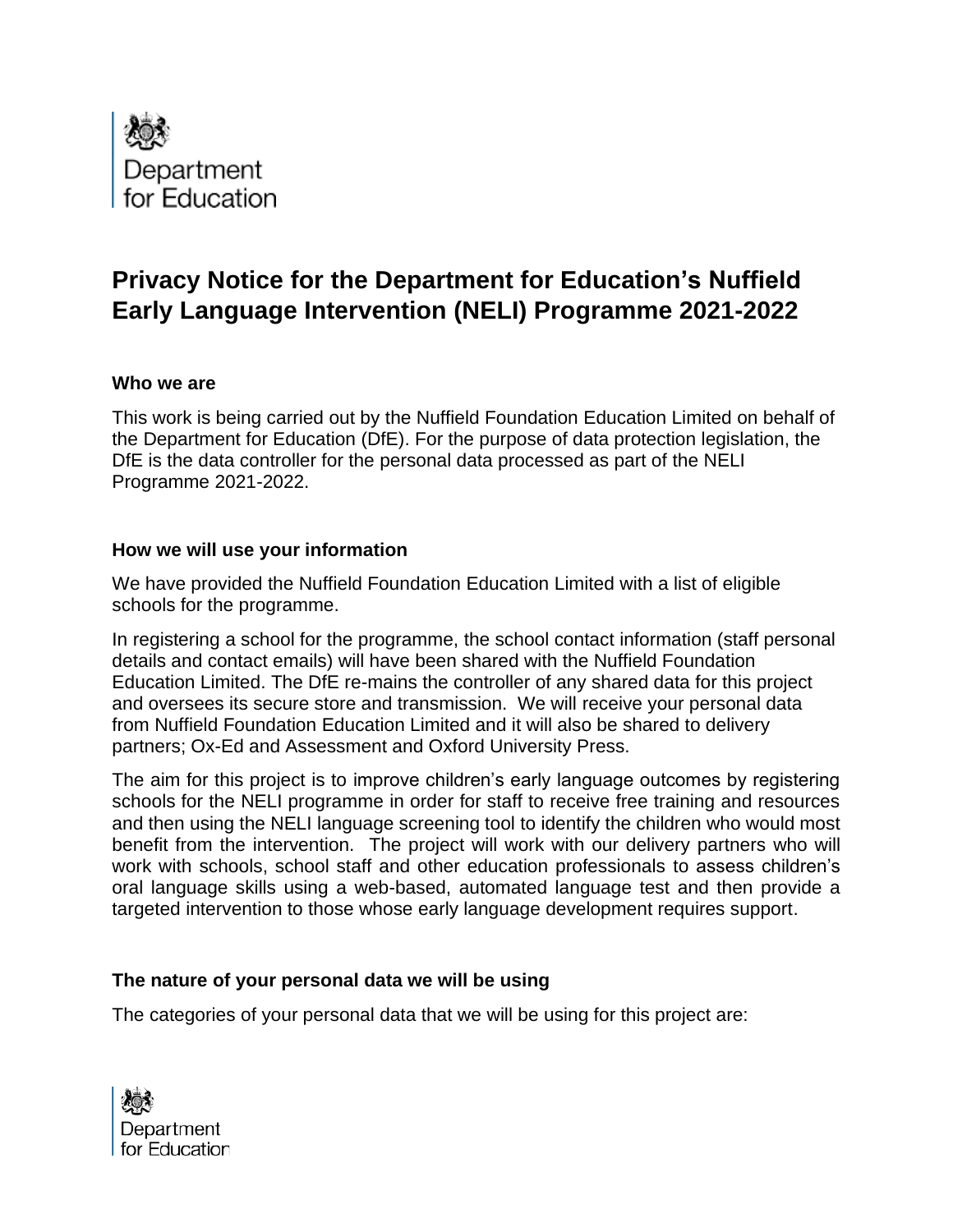For registering:

- School Headteacher name
- School Headteacher email address
- Username, password, or other identifier

### For training:

- Staff full names
- Job role
- Contact Email Address
- School contact telephone number
- Employer details
- Username, password, or other identifier

For Screening Language:

- Staff full names
- Job role
- Contact Email Address
- School contact telephone number.

Full class list information including;

- Child's full name
- School and class attended
- Unique Pupil Number
- Gender
- DOB
- Ethnicity
- FSM/ SEN/EAL
- Assessment data from screening with score
- Assessment recommendation

## **Why our use of your personal data is lawful**

In order for our use of your personal data to be lawful, we need to meet one (or more) conditions in the data protection legislation. For the purpose of this project, the relevant condition is:

• Article 6(1)(e) UK GDPR, to perform a public task as part of our function as a department and Article 9(2)(j) Archiving, Research and Statistics.

| 燃             |
|---------------|
| Department    |
| for Education |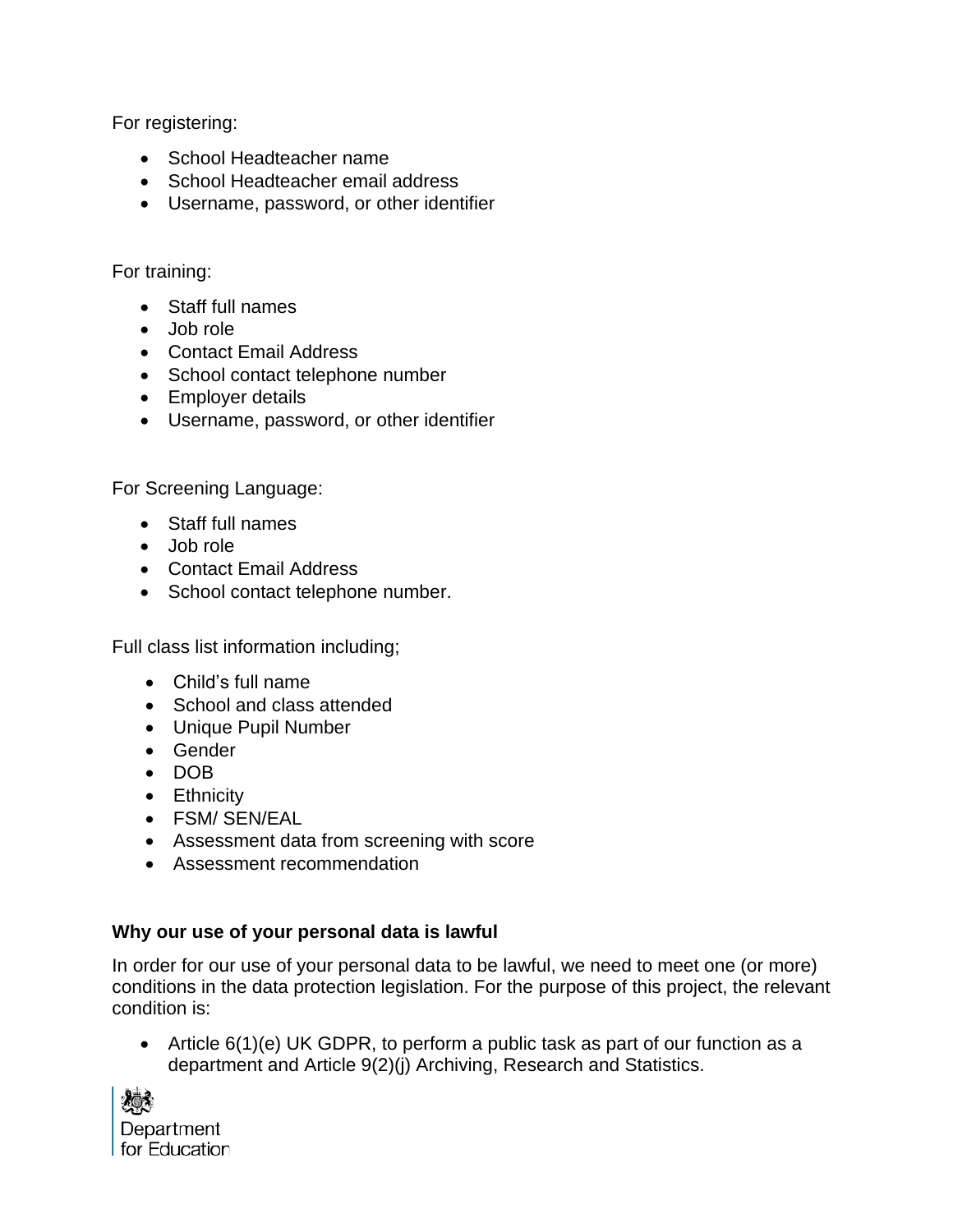#### **Who we will make your personal data available to**

Due to the delivery of this programme being across multiple delivery partners we will need to make personal data available to other organisations. These include our contracted partners (who we have employed to process your personal data on our behalf) and other organisations (with whom we need to share your personal data for specific purposes).

Where we need to share your personal data with others, we ensure that this data sharing complies with data protection legislation. For the purpose of this project we will share your data with:

- Nuffield Foundation Education Limited
- Ox-Ed and Assessment
- Oxford University Press

#### **How long we will keep your personal data**

The Department for Education will keep your personal data as part of the NELI programme and share it with delivery partners for the duration of the programme (expected to end July 2022).

#### **Your data protection rights**

More information about how the DfE handles personal information is published here:

[https://www.gov.uk/government/organisations/department-for-education/about/personal](https://www.gov.uk/government/organisations/department-for-education/about/personal-information-charter)[information-charter](https://www.gov.uk/government/organisations/department-for-education/about/personal-information-charter)

Under the Data Protection Act 2018, you are entitled to ask if we hold information relating to you and ask for a copy, by making a 'subject access request'.

For further information and how to request your data, please use the ['contact form'](https://form.education.gov.uk/en/AchieveForms/?form_uri=sandbox-publish://AF-Process-f1453496-7d8a-463f-9f33-1da2ac47ed76/AF-Stage-1e64d4cc-25fb-499a-a8d7-74e98203ac00/definition.json&redirectlink=%2Fen&cancelRedirectLink=%2Fen) in the Personal Information Charter at

[https://www.gov.uk/government/organisations/department-for-education/about/personal](https://www.gov.uk/government/organisations/department-for-education/about/personal-information-charter)[information-charter](https://www.gov.uk/government/organisations/department-for-education/about/personal-information-charter) under the 'How to find out what personal information we hold about you' section.

If you need to contact us regarding any of the above, please do so via the DfE site at: [https://www.gov.uk/contact-dfe.](https://www.gov.uk/contact-dfe)

| 戀             |
|---------------|
| Department    |
| for Education |